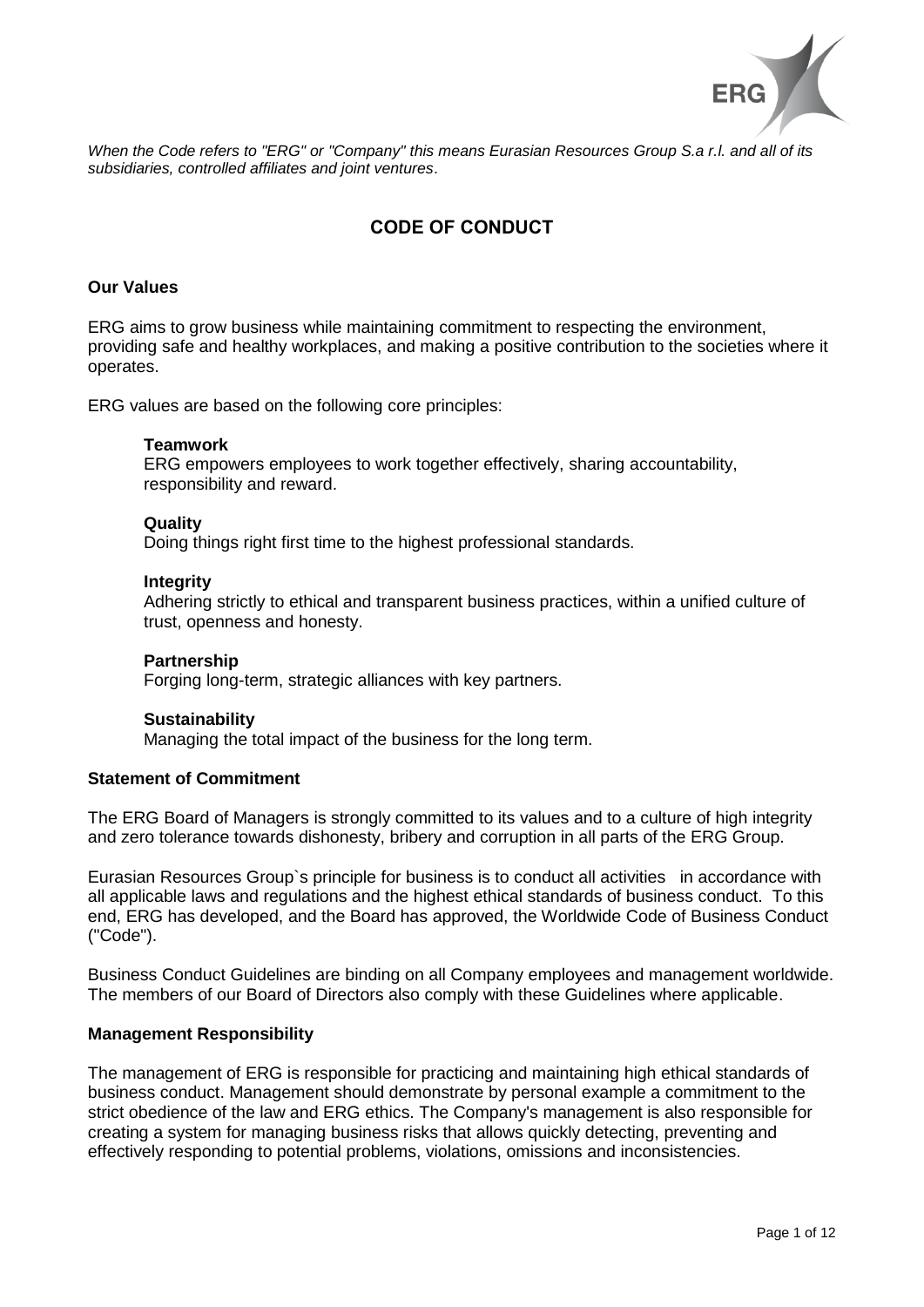

# **Employees Responsibility**

It is the responsibility of each ERG employee to read, understand, respect and to promote this Code and to report promptly on potential Code violations.

# **ERG and its partners**

ERG is itself committed to the highest ethical and regulatory standards and requires therefore its business partners, subcontractors, agents and suppliers to comply with applicable laws and regulations. ERG commits to monitoring the compliance of its partners and to taking immediate and thorough remedial steps in cases where the ethical performance of its business partners comes into question.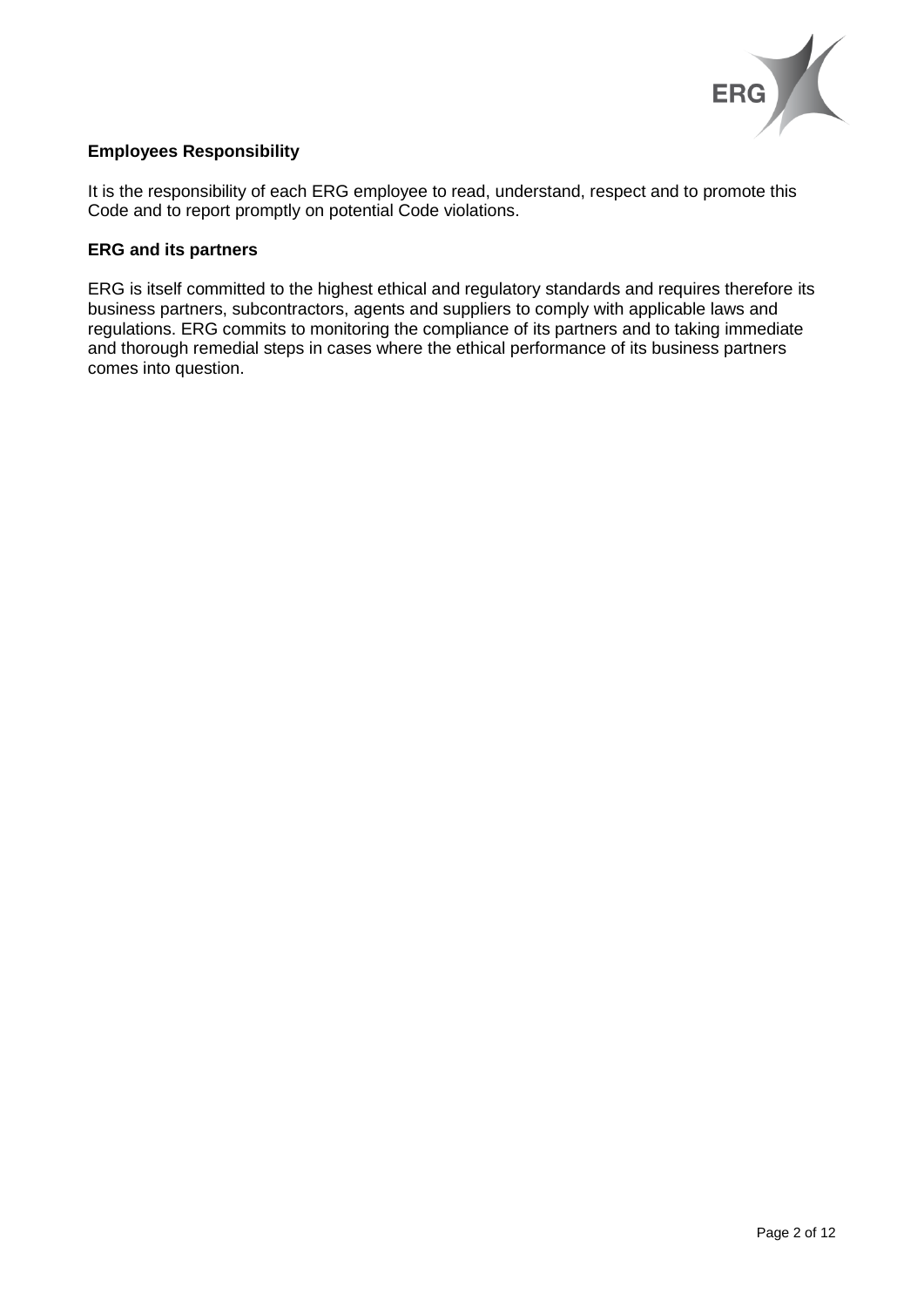

# **Summary of the ERG Standards of Business Conduct**

|                | <b>Topic</b>                                                                         | <b>General Principle</b>                                                                                                                                                                      |
|----------------|--------------------------------------------------------------------------------------|-----------------------------------------------------------------------------------------------------------------------------------------------------------------------------------------------|
| $\mathbf 1$    | <b>Overarching Principle</b>                                                         | Directors, employees and agents must act in the best interest if<br>the Company, with integrity, honesty and must exercise good<br>judgment in performing their duties.                       |
| $\overline{2}$ | Compliance with Laws, Rules<br>and Regulations                                       | Employees must comply with all applicable laws, the Code as<br>well as company policies and procedures.                                                                                       |
| 3              | <b>Fair Employment Practices</b>                                                     | Treatment of employees must comply with all applicable<br>employment laws.                                                                                                                    |
| $\overline{4}$ | Health, Safety and<br>Environment                                                    | ERG is committed to providing a safe work environment and to<br>avoid as far as is reasonably practicable adverse impact to the<br>environment and the communities in which it does business. |
| 5              | <b>Private Data Protection</b>                                                       | ERG protects personal and private data of employees and third<br>parties.                                                                                                                     |
| 6              | Confidential Information,<br>Protection                                              | Employees must protect ERG's confidential information. IT<br>systems must be used for ERG's business purposes only.                                                                           |
| $\overline{7}$ | <b>Gifts and Entertainment</b>                                                       | Employees must not provide or accept unlawful or inappropriate<br>gifts or entertainment.                                                                                                     |
| 8              | <b>Conflicts of Interests</b>                                                        | Employees must not engage in activities which conflict or<br>compete with the interests of ERG.                                                                                               |
| 9              | <b>Accounting and Reporting</b>                                                      | Transactions must be properly authorised and recorded and<br>records must be properly maintained.                                                                                             |
| 10             | Anti-Bribery and Corruption                                                          | ERG is opposed to bribery and corruption in whatever form.                                                                                                                                    |
| 11             | Competition                                                                          | ERG must conduct its business in accordance with applicable<br>competition laws.                                                                                                              |
| 12             | International Trade, Export<br>Controls, Financial and<br><b>Political Sanctions</b> | ERG must comply with applicable international trade laws and<br>laws on export control.                                                                                                       |
| 13             | Dealing with Counterparties<br>and Reporting Suspicious<br>Transactions              | Transactions must be legitimate and lawful and counterparties<br>should be properly identified.                                                                                               |
| 14             | <b>Contributions by ERG</b><br>(Political and Non-political)                         | General ban on making political contributions. Non-political<br>contributions or donations by ERG must be authorised in<br>accordance with internal policies.                                 |
| 15             | <b>Reporting of Concerns</b>                                                         | Employees should report concerns and issues regarding non-<br>compliance with the law, the Code, Company policies and<br>procedures.                                                          |
| 16             | Non-Compliance and Waiver                                                            | Employees violating provisions of the law, the Code or<br>Company policies and procedures may be subject to<br>disciplinary action including termination.                                     |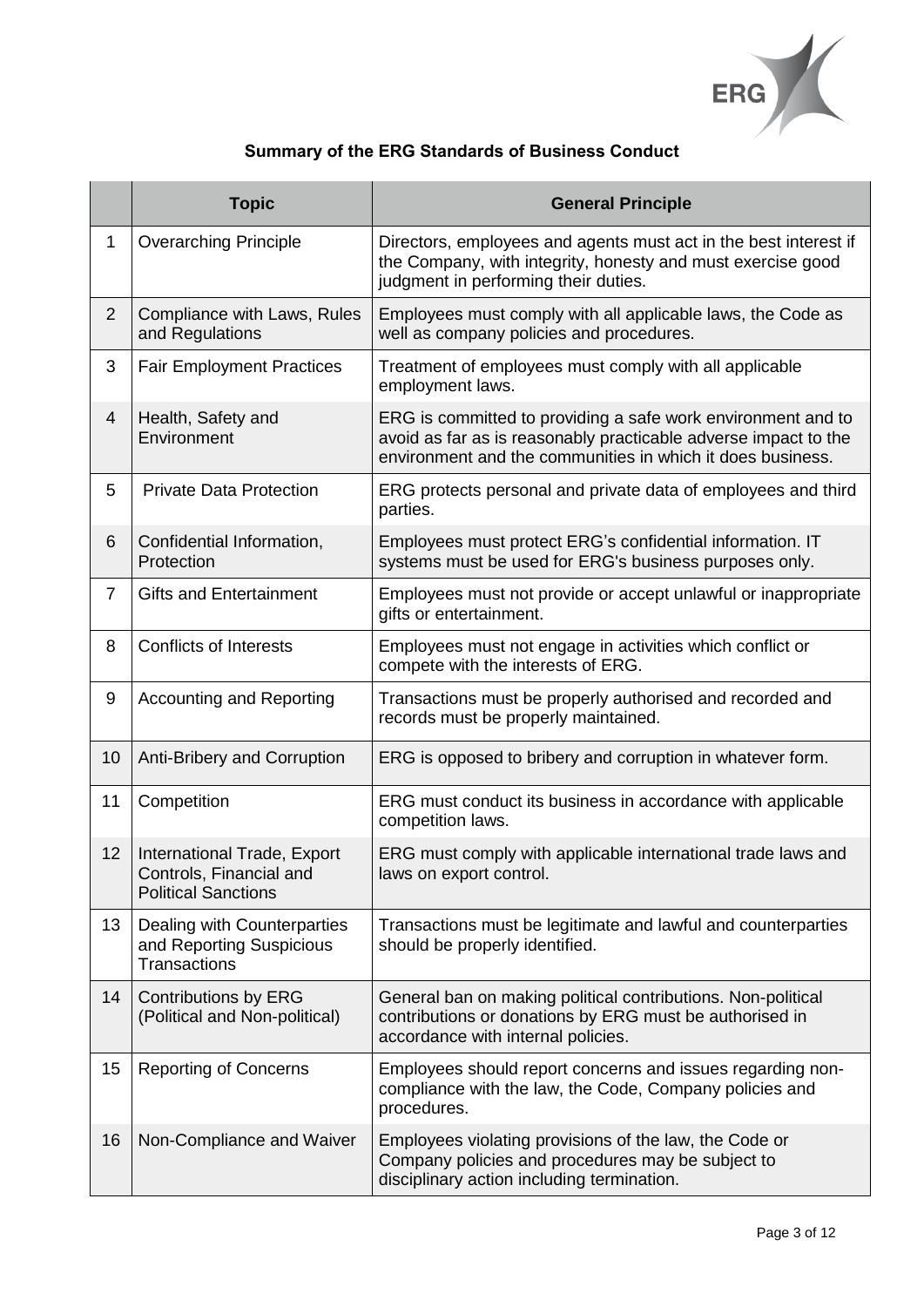

## **«1» Overarching Principles**

Directors, employees and agents of the Company must act in the best interest of the Company, with honesty, integrity and exercise good judgment in performing their duties. This includes acting in accordance with the highest ethical standards and in compliance with legal requirements.

## **«2» Compliance with laws, rules and regulations**

ERG conducts business in many countries around the world, and accordingly, is subject to the laws of many different countries.

It is the Company's policy to comply with all applicable laws and regulations of the countries where business is conducted.

In some instances, there may be a conflict between the applicable laws of two or more countries. In such cases employee must contact in-house legal counsel who will provide guidance as to how to resolve the conflict.

Employees must:

- **•** understand and comply with the laws and regulations, the Code, Company policies and procedures relevant for their work and, which apply to them personally or to ERG;
- seek quidance from their legal counsel or compliance officer when in doubt how to apply specific law, the Code, Company policies and procedures in their job;
- **•** seek guidance from their legal counsel or compliance officer when laws in different jurisdictions appear to conflict or when a personal legal obligation seems to conflict with a Company obligation.

## **«3» Fair Employment Practices**

ERG strives to treat employees fairly and impartially in all aspects of employment and to comply with applicable employment laws in all the countries in which it operates.

This includes observing those laws that pertain to freedom of association, privacy, recognition of the right to engage in collective bargaining, the prohibition of forced, compulsory and child labour and prohibition of any illegal employment discrimination.

ERG provides a work environment free of harassment, including but not limited to harassment directed at a person because of his or her race, religion, gender (e.g. pregnancy), sexual orientation, disability, etc.

- **•** comply with all applicable employment laws and regulations;
- **•** ensure decisions relating to hiring, training, promotion, discipline, appraisals, remuneration, termination of employment and other conditions of employment (e.g. office space, career opportunities, mobility) are based on merit, qualifications and job specifications without regard to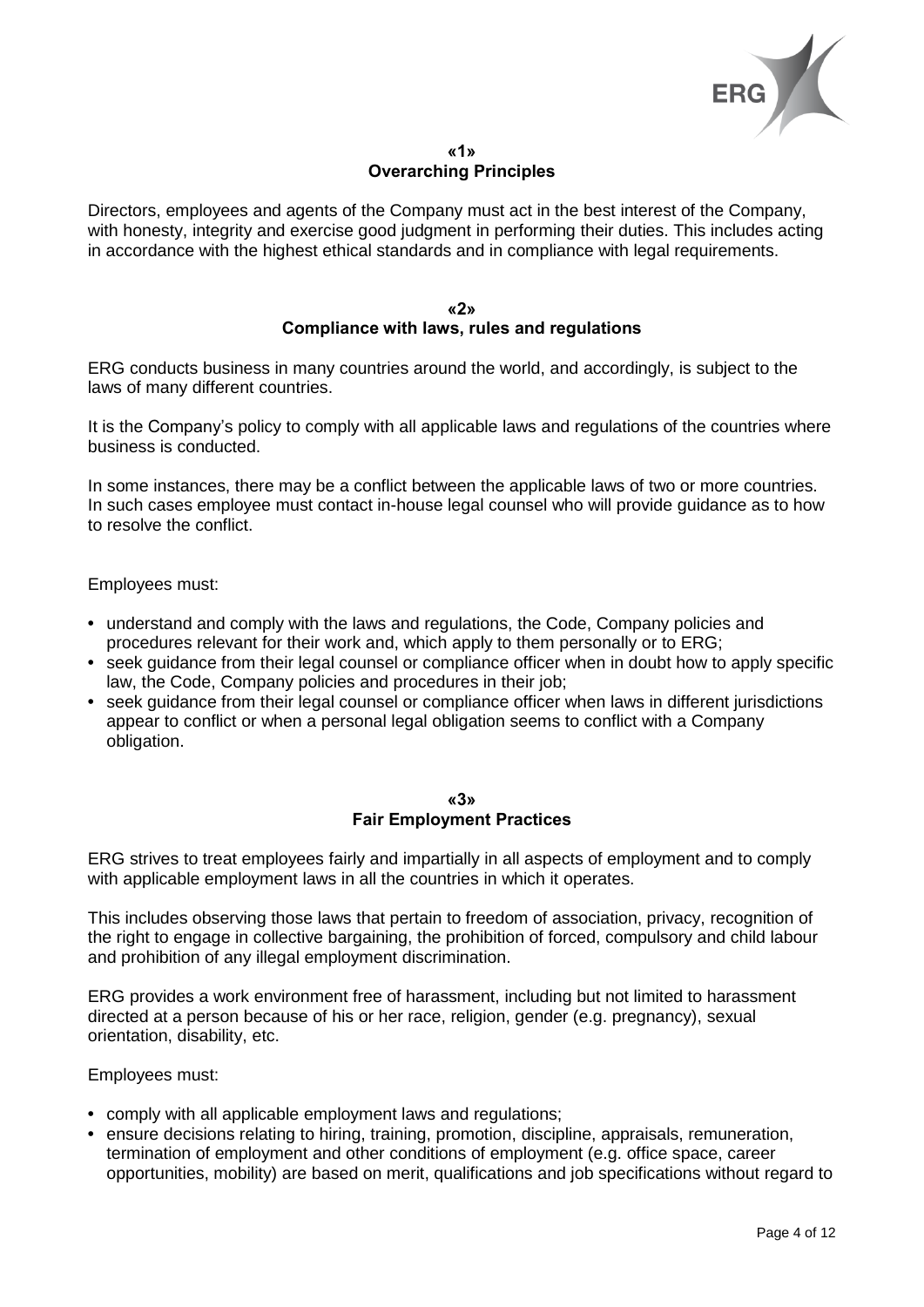

a person's race, colour, religion, national origin, gender, sexual orientation, age, disability, veteran status or other characteristics protected by law;

- **•** treat all other employees, customers, suppliers and third parties with respect. Do not harass or violate the dignity of another person;
- **•** report any harassment or discriminatory behaviour to their line manager or local Human Resources representative;
- **•** not make inappropriate jokes or comments or display offensive materials or pictures; and
- **•** consult with management and in-house legal counsel to determine the most appropriate course of action in situations of conflicts between the requirements of the Code and the national laws, customs or practices.

#### **«4» Health, Safety and Environment**

ERG strives to provide a safe, secure and healthy working environment for its employees, contractors, suppliers and other third parties and to avoid as far as is reasonably practicable adverse impact to the environment and the communities in which it does business. The Company respects the environmental legislation applicable to the ERG.

Employees must:

<u>.</u>

- **•** comply with all relevant environmental, health and safety laws, regulations and internal Company policies and procedures;
- read, understand and follow the ERG Global Drug & Alcohol Policy<sup>1</sup> and never attend work under the influence of alcohol or drugs. Being at work under the influence of alcohol or drugs entitles ERG to immediately terminate an employee's employment;
- **•** when required, use all protective clothing and equipment provided by ERG and follow manufacturers' and ERG guidelines on their use;
- **•** operate machinery safely, sensibly and in compliance with manufacturers' and management instructions;
- **•** not carry out any task which poses a health and safety or environment risk for which they are not trained, medically fit or sufficiently alert;
- **•** immediately tell managers about any situation which involves or could involve a health and safety or environment risk; and
- **•** Handle waste and hazardous materials as per legal, manufacturer's and internal requirements.

## **«5» Private Data Protection**

Personal information collected from employees and third parties that are maintained by ERG must be protected against unauthorised access and disclosure, theft and damage in line with applicable laws and regulations as well as Company policies and procedures.

ERG employees and third parties related private data must be appropriately stored and safeguarded. ERG and its employees must not disclose personal data to any person or organisation in breach of any applicable data protection legislation. In case of doubt as to whether the information may be disclosed and to whom it may be sent, it should be consulted with an inhouse lawyer or a compliance officer.

<sup>&</sup>lt;sup>1</sup> ENRC Global Drug and Alcohol Policy remains in full force and effect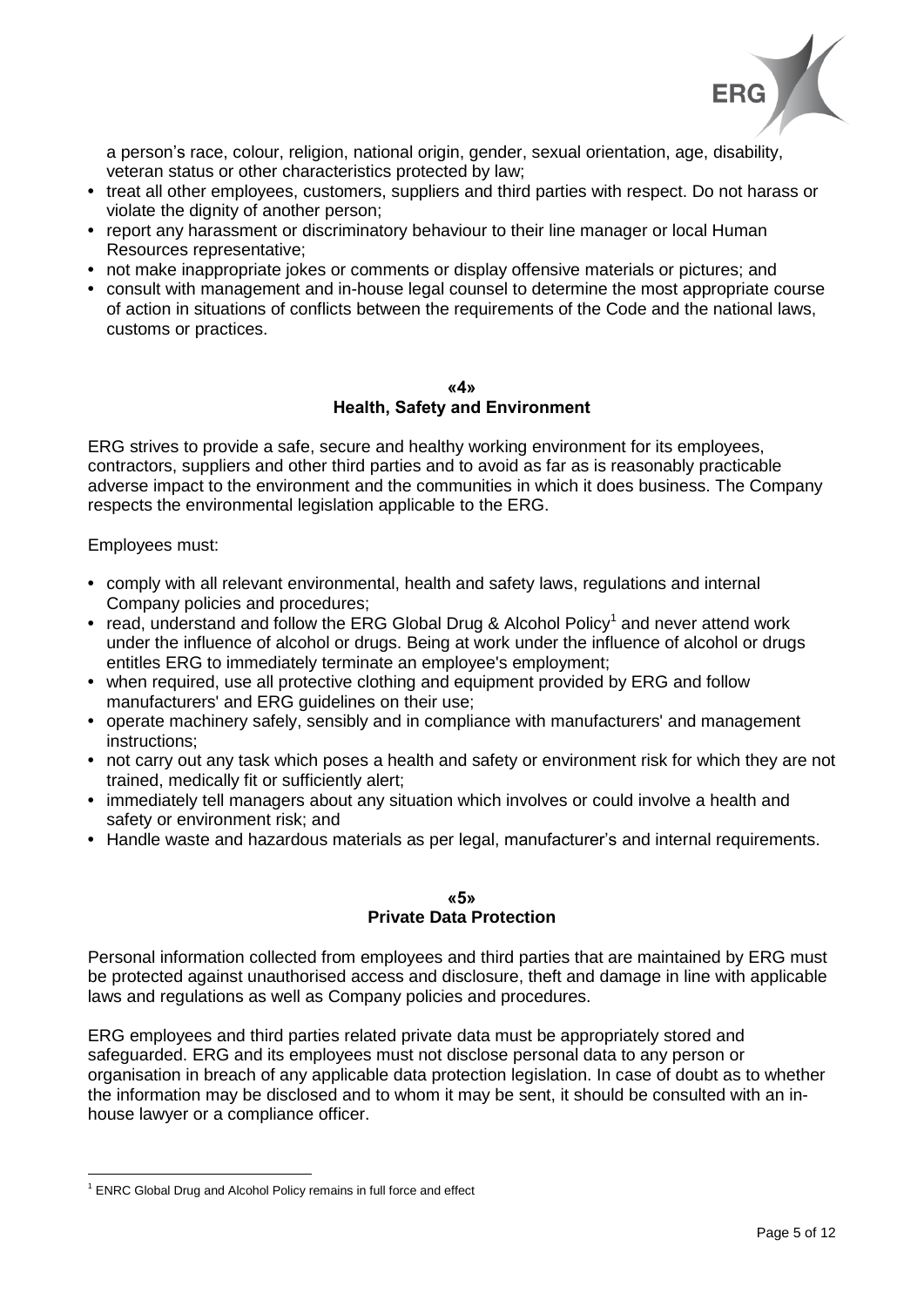

Employees must:

- **•** comply with all applicable privacy and data protection laws and regulations as well as internal Company policies and procedures, such as Data Protection Policy;
- **•** protect individually identifiable information of ERG employees or third parties from inappropriate or unauthorised use or disclosure in line with all applicable data protection laws and good ethics;
- **•** not disclose personal information to persons and third parties who are not authorised to have access to such information or are not entitled by law or a court order to do so.

While seeking to maintain employee privacy, however, the Company must reserve the right to monitor use of Company property (e.g. computers, e-mail, phones, proprietary information, etc.) to the extent permitted by and in accordance with applicable laws and internal policies and procedures.

## **«6» Confidential Information Protection**

ERG confidential information, it includes but not limited to information:

- (a) that is by its nature, confidential or not generally available to the public; or
- (b) designated by ERG as confidential;
- (c) of a technical, administrative, economic, financial, commercial or legal nature, e.g. business forecasts and financial information relating to sales, earnings, balance sheet items, profit and loss statements, etc.
- (d) comprised in or relating to any intellectual property rights of a ERG or its Affiliates; and
- (e) relating to the business and operations of ERG or its Affiliates, including business plans or strategies or restructuring strategies.

Confidential information is by its nature foreseen to be used by the Company's employees only for the purposes of fulfilling their respective duties. It can be disclosed to third parties only to the extent that this information is needed by such third parties in connection with their business relations with ERG, or where this information is already in the public domain or is required to be disclosed by law or a court order.

In case of doubt as to whether the confidential information may be disclosed and to whom it may be sent, it should be consulted with an in-house lawyer or a compliance officer.

Public statements on behalf of the Company can be made exclusively by authorized persons.

ERG's information technology systems are to be used for ERG's business purposes and must be used responsibly.

- **•** not disclose confidential information or sensitive/commercial information outside the Company during as well as after their employment.
- **•** Request the Third Party, when appropriate, to sign a non-disclosure agreement if confidential or other sensitive data is shared with this party.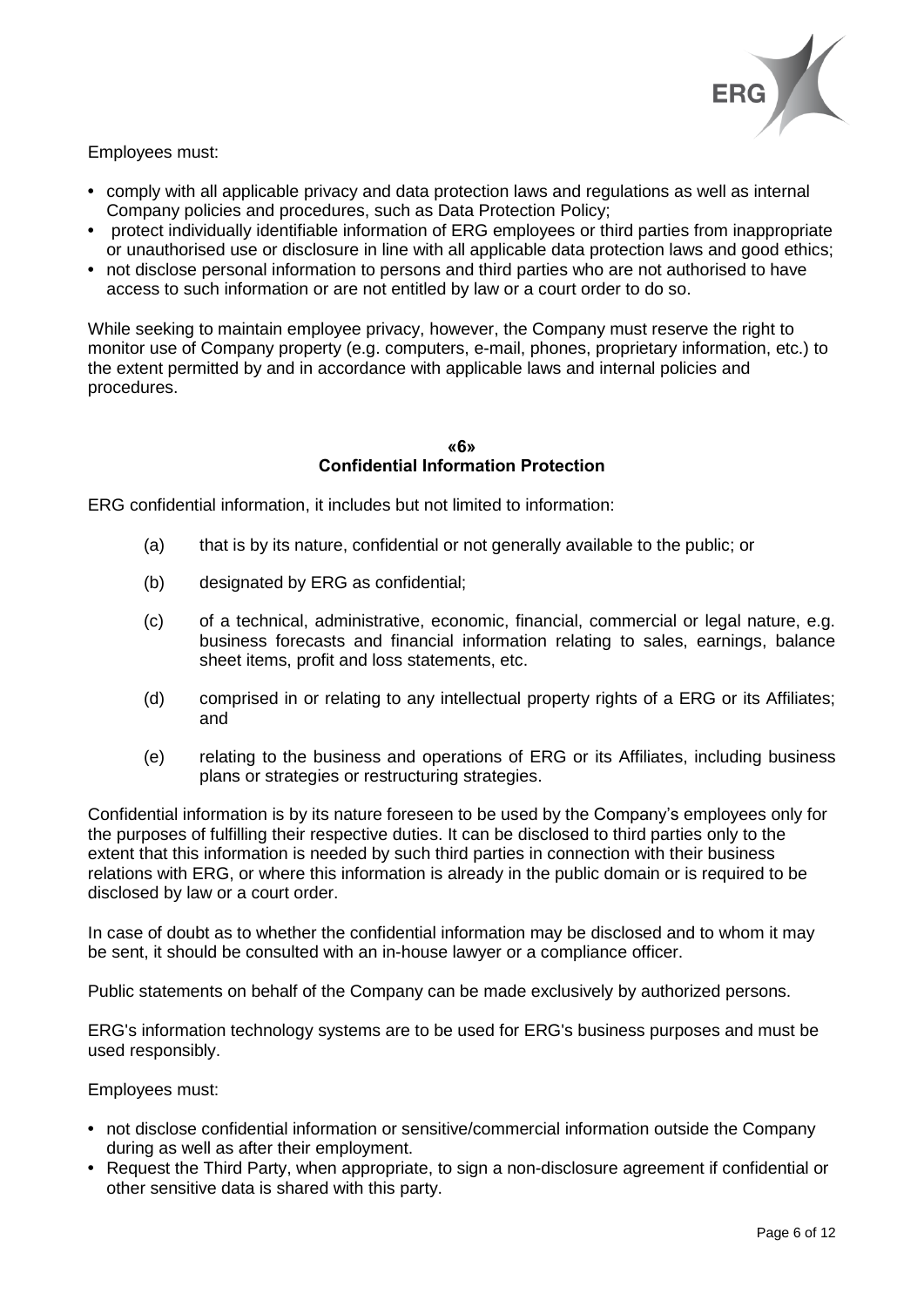

- **•** exercise care during storage, transfer and handling of confidential information. Confidential information must be stored safely and securely and not left where it may be stolen, damaged or accessed by unauthorised persons (e.g. in an employee's vehicle); not have conversations in public places about confidential information or view confidential information where the content can be heard or seen by others;
- **•** analyse written communications when using ERG information and technology systems. For example, before sending an email employees should verify whether they would feel comfortable for it to appear in a newspaper or in court;
- **•** use information and technology systems sensibly, for work purposes, in accordance with local laws and workplace customs;
- **•** use passwords (and regularly change them) to protect the integrity of ERG systems;
- **•** not introduce viruses into ERG's computer networks;
- **•** not attach any non-ERG hardware to ERG's systems or load any software onto ERG's systems without permission;
- **•** not breach or infringe intellectual property and software license agreements.

In case of doubt as to the nature of the information or the disclosure process, it should be consulted with an in-house lawyer or a compliance officer.

# **«7» Gifts and Entertainment**

All directors and employees of the Company must comply with the ERG Gifts and Entertainment Policy. Gifts can be offered or accepted from third parties, and Entertainment can be received or provided only if it is in line with the requirements of the Gifts and Entertainment Policy of the Company.

# Employees must:

- **•** comply with the Gifts and Entertainment Policy of the Company;
- **•** decline, irrespective of the limits stated , any gifts or entertainment, which do not seem appropriate or reasonable under applicable policies including the ERG Anti-bribery and Anticorruption policies;
- **•** never request a gift from a supplier, customer or any other party. Employees must discuss with their line manager or compliance officer when a supplier or contractor offers gifts or hospitality;
- **•** never offer or give any gift or hospitality to any person who creates a sense of obligation for the receiver and never influence anyone to perform their duties to gain or retain a business advantage for ERG.

## **«8» Conflict of Interests**

Directors and employees of the Company must act in the best interests of ERG at all times and must not engage in transactions or activities which lead to misuse of Company assets or to use them for personal gain,

The Company recognises that ERG Employees may take part in legitimate financial, business and other activities outside of their employment with the Company. However, these activities must be lawful and free of conflicts with their responsibilities as ERG Employees.

Directors and employees of the Company must: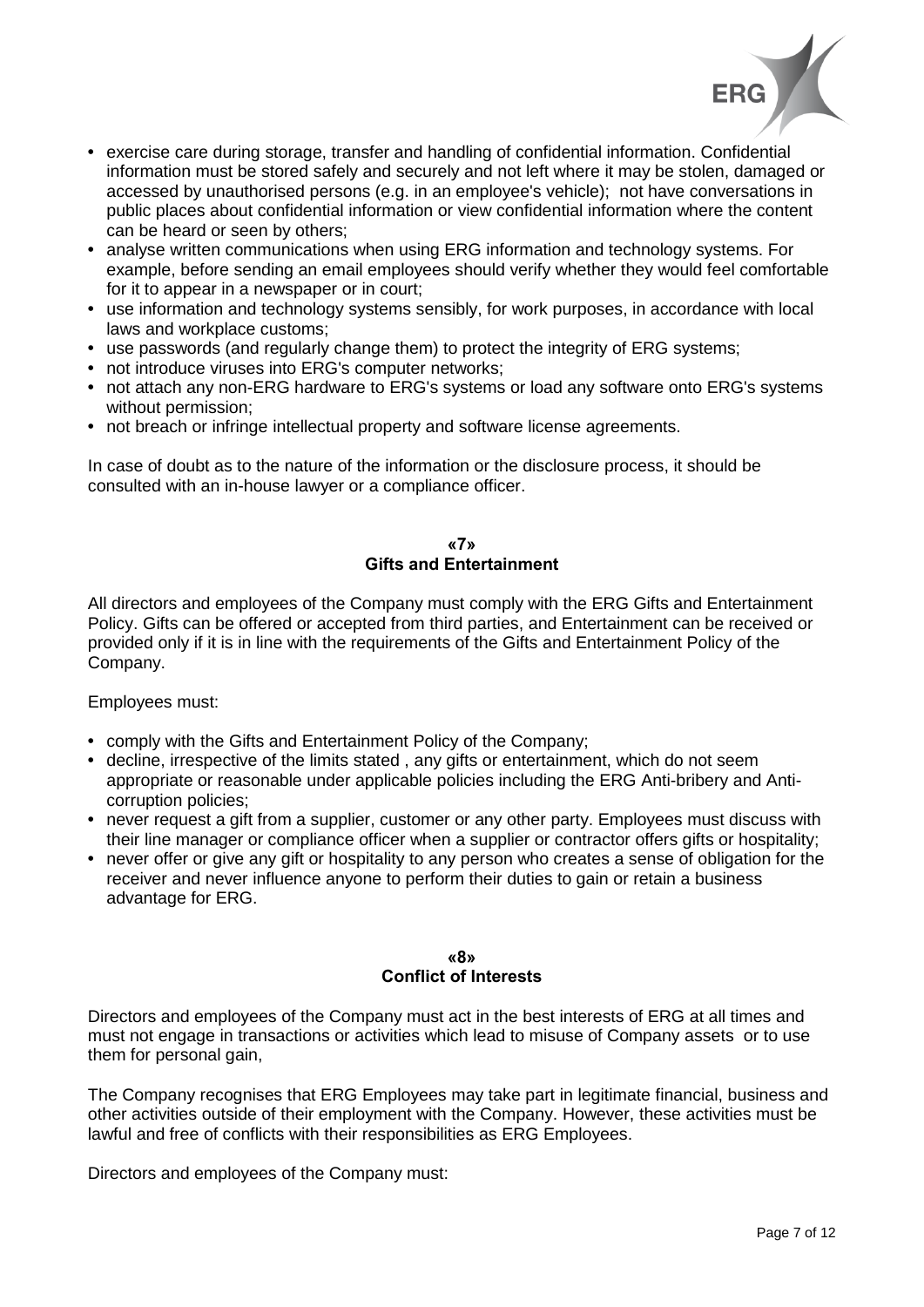

- **•** comply with the Conflict of Interest Policy and Related Party Contracts Policy;
- **•** not misuse Company assets or use Company assets for their own personal benefit or the benefit of their family and associates, unless permitted by the Conflict of Interest Policy;
- **•** not have additional employment, or run their own business within working hours, where doing this would create an actual or perceived conflict of interest.
- **•** not improperly use their position or ERG confidential information for personal gain or benefit for themselves or for family members or close associates;
- not engage without prior approval in business activities, work or otherwise perform services for third parties with whom the Company does business or who are competitors to the Company;
- **•** not be in a position to influence or impose employment of a family member, other than in exceptional circumstances and subject to applicable HR hiring process. ;
- **•** comply with Gifts and Entertainment Policy and ensure that the acceptance of any benefits from third parties cannot be regarded as giving rise to a conflict of interest;
- **•** promptly report any actual or potential conflict of interest to their line manager and if necessary withdraw or refrain from active involvement and decision making or in a transaction, action, contract, decision not to act, opinion, or otherwise influence such activities or transactions while in a conflicted position.
- **•** Employees may, in their personal capacities and during their free time, participate in nonprofit community, governmental, educational, religious and civil organisations and may serve or act as Officers or on boards of directors, provided that such participation or service does not interfere with their duties as an ERG employee and it is not presented or perceived that the employee is acting on behalf or representing interests of the Company.

## **«9» Accounting, Records and Reporting**

The integrity of the accounting records of ERG as well as of internal and external reporting is essential for the shareholders, the Board, management and other stakeholders of the Company.

ERG maintains internal control systems to ensure compliance with laws, regulations and Company policies to protect and prevent misuse of Company assets and ensures appropriate authorisation for Company transactions and other corporate activities.

All ERG transactions must be correctly authorised and truthfully, accurately and promptly recorded.

All employees must:

- **•** obtain approval for the transaction from the person with the appropriate level of authority;
- **•** safeguard all physical, financial, informational and other Company assets;

Employees involved in the bookkeeping process must:

- **•** follow Company Accounting Policy and procedures, as well as all relevant accounting principles, standards, laws and regulations for accounting and financial reporting of transactions, estimates and forecasts and business expense reporting;
- **•** keep complete, timely and accurate books, accounting, inventory, operational, transactional and other records and files showing and supporting all ERG transactions;
- **•** refuse to do any action which may lead to ERG's books and records being incorrect or misleading;
- **•** ensure that Company records do not contain false or intentionally misleading information;
- **•** prepare and maintain all receipts and expenditures with strict accuracy and completeness, supported by documents that accurately and properly describe all dealings with third parties;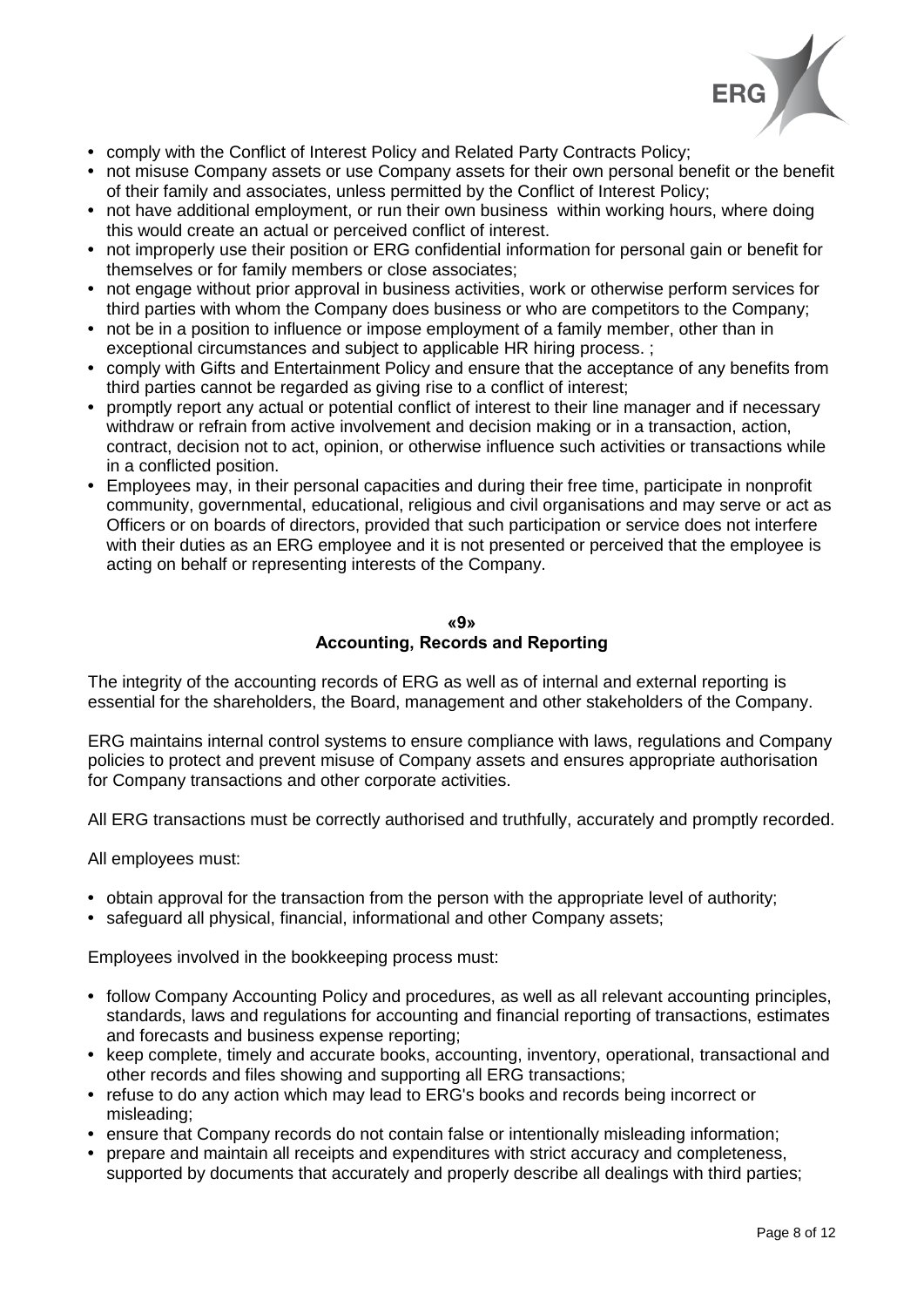

- not alter or destroy records without proper authorisation and in compliance with relevant laws, Company policies and procedures, specifically in compliance with the Company's Document Retention Policy;
- **•** not falsify any book, record or account of the Company and not submit false personal expense statement or claim for reimbursement of a non-business personal expense;
- **•** not keep Company accounts or payments 'off book' to facilitate or conceal any dealings with third parties, improper or otherwise;
- **•** provide timely, candid forecasts and assessments to management;
- **•** execute controls designed to ensure timely, accurate and complete record keeping and reporting as well as to safeguard company assets as prescribed by relevant policies and procedures and to the required standard;
- **•** retain documents and records that relate to existing or reasonably foreseeable litigation, audits or investigations as instructed by in-house legal counsel.

## **«10» Anti-Bribery and Corruption**

ERG is opposed to all forms of bribery and corruption and does not engage in or tolerate any form of bribery or corruption. It is against the Company policy to offer, solicit, give or accept bribes in any form for any purpose. This includes whether directly or through a third party, to or from any person, client, company, government or government official or their representative.

Employees must ensure ERG's opposition to bribery and corruption is made clear in all relevant situations.

Employees must:

- **•** comply with the Anti-Bribery and Corruption Policy of the Company as well as all applicable antibribery and corruption laws of the countries in which the Company does business;
- **•** comply with the Gift and Entertainment Policy that provides more detailed guidance on how to behave in certain situations;
- **•** comply with the Agency Compliance Policy;
- **•** must seek further guidance and report any concerns regarding inappropriate payments/benefits or suspicions related to bribery and corruption to their manager, the General Counsel or the Group Head of Compliance or via the Whistleblowing Hotline. Reference is made to section 15 of the Code.

#### **«11» Competition**

In pursuing its business objectives, ERG will compete fairly and in accordance with the relevant competition and antitrust laws and regulations of the countries where it does business.

- **•** comply with the Anti-Trust and Competition Law Compliance Policy of the Company and applicable competition and antitrust laws and regulations.
- never engage in discussions with competition regulators without the approval of the legal counsel or, in case international or supra-national matters, Group General Counsel;
- **•** not propose or enter into agreements or understandings (express or implied) with any competitor about price fixing (including sharing or agreeing commercially sensitive information such as credit terms and terms of sale), bidding or pitching, sales territories, treatment of suppliers or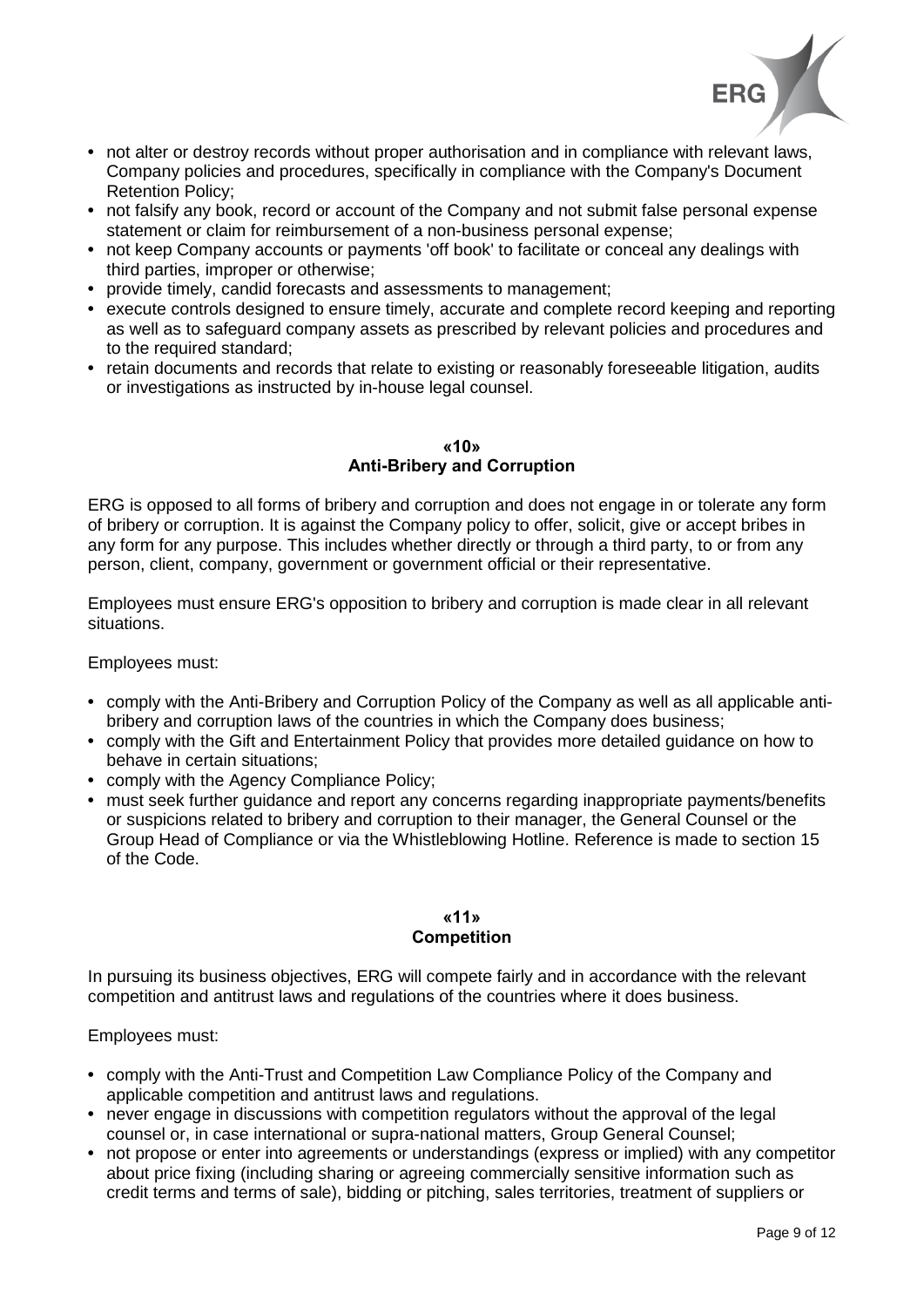

customers, market sharing (including sharing of customers or territories), or exclusivity undertakings for the purchase of products or services.

**•** Always seek for guidance in case of doubts and speak to the legal counsel or compliance officer before discussing bidding, tendering, pricing, details of customers and suppliers, or marketing and production goals with external parties who are not approved contractual partners;

## **«12» International Trade, Export Controls, Financial and Political Sanctions**

ERG must comply with applicable international trade laws on export control and with all applicable sanctions laws and rules (financial, political or otherwise). ERG fully respects applicable sanctions and will not do business with persons or entities in a case when the business transaction would be in violation with the applicable sanctions laws and rules.

Employees must:

- **•** be aware and comply with all applicable Trade and Export Controls laws and regulations
- **•** comply with the rules defined in the ERG International Economic Sanctions Compliance Policy and any other applicable additional standards, policies or procedures ERG has adopted;
- **•** not contract, transfer goods or payments to/from persons or entities in a case when the business transaction would be in violation with the applicable sanctions laws and rules;
- **•** ensure proper checks are carried out on any proposed Counterparty to ensure that the person or company is not on any applicable sanctions or restricted persons/entities lists
- not disquise the origin or the ultimate end-user of products:
- **•** ensure records of imports and exports, including among others sales, shipment and payments are accurate.

«**13**»

## **Dealing with Counterparties and Reporting of Suspicious Transactions**

All ERG transactions, including those with customers, suppliers, agents, intermediaries and any other third parties ("Counterparties"), must be lawful. ERG must seek to identify Counterparties to every transaction to understand which whom the Company is dealing with.

- **•** identify compliance risks and issues with Counterparties by conducting due diligence in compliance with ERG procedures (Group Counterparty Due Diligence Manual) before entering into business with them;
- **•** obtain enough information about a Counterparty to be in a position to know their true nature and identity, including information on substantial owners, beneficial owners and individual shareholders;
- **•** be aware of financial or political sanctions and other related or reputational risks which may affect the Company and ensure that contracts initiated, reviewed or approved by them comply with Company policies, specifically Anti-Bribery and Corruption Policy, International Economic Sanctions Compliance Policy, Anti-Money Laundering Policy, Agency Compliance Policy, Anti-Trust and Competition Law Compliance Policy;
- **•** only enter into a business relationship if clear authorization has been received from the Company;
- **•** pay Counterparties only in their own name, in the country where the goods or services were provided or where the Counterparty has its legal or main place of business;
- **•** never enter into any business relationship contrary to this Code or disguise the true nature of the relationship or the Counterparty;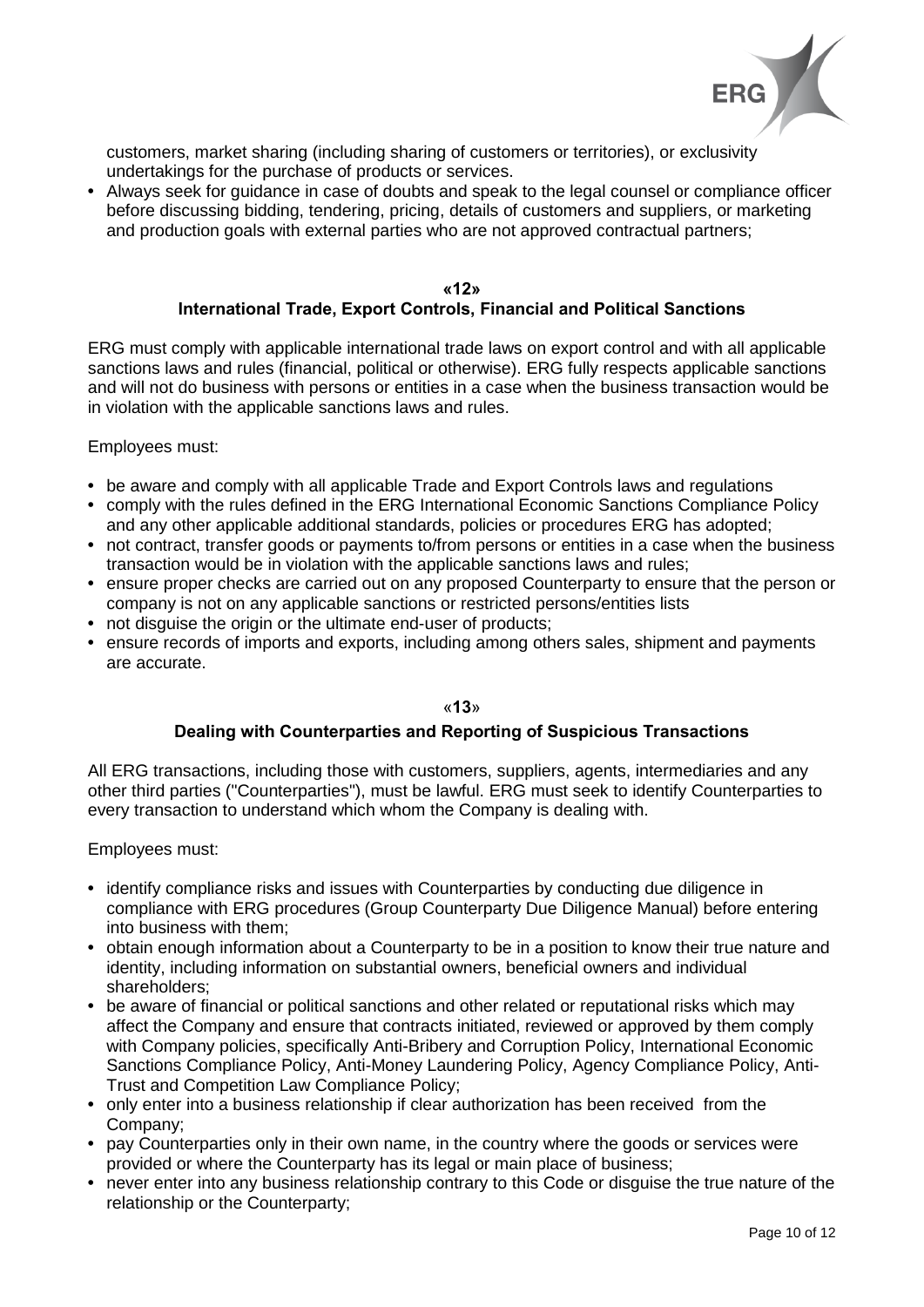

**•** identify and report on actual or potential transactions that they suspect of breaching applicable laws or the Code or the Company Polices.

# **«14» Contributions by ERG (Political and Non-Political)**

The Company respects and supports the right of its employees to participate in political activities. However, these activities should not be conducted during working hours or involve the use of Company resources and should not interfere with the employee's performance.

Employees who become involved with a political group must make it clear that such activities are being conducted purely in a personal capacity and not on behalf or in connection with the Company.

Employees will not be reimbursed for personal political contributions.

ERG will not, directly or indirectly, other than in exceptional circumstances approved in advance by the ERG Board, make political contributions. Any political contribution must be authorised in accordance with internal ERG regulations and applicable law.

Non-political contributions or donations and contributions to charities or social programmes may only be made in line with Company policies.

Employees must:

- **•** not use their job with ERG to try to influence anyone to make political contributions or provide support to any political parties or politicians;
- **•** not offer, use or permit ERG property to be used for political purposes unless properly internally authorized ;
- **•** ensure that any of their political opinions expressed are clearly stated to be personal and not those of the Company; and
- **•** obtain the necessary internal approvals for any charitable or social contributions or donations by the Company.

## «**15**»

# **Reporting of Concerns**

We all have a duty to report anything which we know or suspect may be a breach of the Code. At ERG we can do so without fear of reprisal. You should report any concerns to your line manager, senior management, a compliance officer or legal counsel.

If you don't feel able to speak to these people, you can contact ERG's Whistleblowing Hotline. The Hotline is a free-to-call, 24/7 independently operated, global service. Reports are confidential. HRrelated matters, such as promotions or salary disputes, should be discussed with local HR. However, if a matter remains unresolved, or is serious, it can be reported through the Hotline.

You can raise your concern by:

- the ERG hotline website (**[www.erg.ethicspoint.com](http://erg.ethicspoint.com/)**)
- phone (the list of numbers is provided on **[www.erg.ethicspoint.com](http://erg.ethicspoint.com/)**) or
- sending an email to **[compliance@erg.net](mailto:compliance@erg.net)**